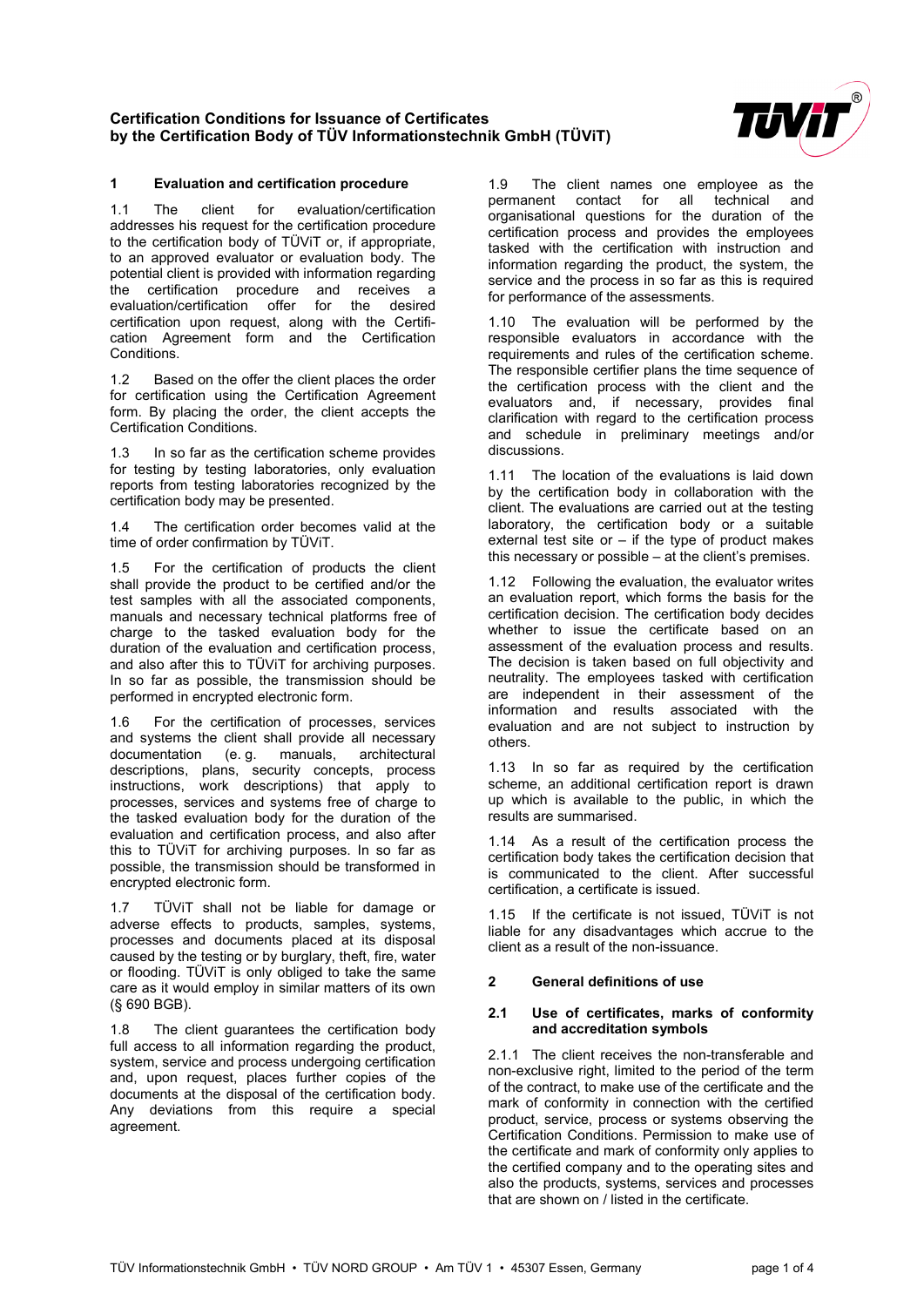

2.1.2 The client must notify all changes to the certification body without delay and must prove them by appropriate evidences. On this basis, the certification body checks if the certificate and the corresponding right to use can be changed or transferred. A right for change or transfer is explicitly excluded.

2.1.3 Payment of fees on an annual basis can be agreed in relation to certificates, as stated in the TÜViT price list.

2.1.4 Statements regarding the certification may only be made in connection with the certified scope. The certification may not be used in a way which could bring TÜViT into disrepute. All use, e. g. advertising, must not be misleading.

2.1.5 The size of the mark of conformity that is issued may only be changed without changes being made to its geometric proportions. The mark of conformity must be presented so as to be legible.

2.1.6 All requirements which are described in the certification scheme and which relate to the use of marks of conformity and to information related to the certified product, service, process or system must be fulfilled.

2.1.7 The client undertakes always to perform the manufacture of the products provided with the mark of conformity in compliance with the control tests laid down in the test specifications or required by the certification body.

2.1.8 Where certificates or reports bear an accreditation symbol, this may only be used in the specified representation and in conjunction with these certificates and reports.

#### **2.2 Expiration of a certificate or declaration that a certificate is invalid**

- 2.2.1 A certificate expires when
	- the general contract for certification of products, services, processes and systems and use of the mark of conformity ends,
	- the client renounces the certificate.
	- the client does not accept changes to the General Terms and Conditions, the Certification Conditions or the price list of the certification body of TÜViT as binding following ending of the transitional period specified in Section 9,
	- the client becomes insolvent or if an application to open insolvency proceedings against the client is refused because of lack of assets,
	- the rules and/or regulations upon which the certificate is based have been changed and any transitional periods have expired.

2.2.2 The validity of the certificate is extended if a re-audit, to be performed at the cost of the client within a set period, demonstrates that the certified product, service, process and system also comply with the new rules.

2.2.3 A certificate can be suspended by the certification body if, subsequent to issuance, new knowledge emerges which is relevant to assessment of the results of the certification process, e. g. knowledge regarding defects on products, services, processes or systems that were not recognisable during the evaluation or that were not identified.

In this case, the certification body offers the client a re-certification. If this re-certification is not successful or if the re-certification is not ordered, the certificate can be withdrawn.

2.2.4 A certificate can also be declared invalid or terminated by the certification body if

- examination of products /product samples provided with a mark of conformity reveals defects,
- products provided with a mark of conformity do not correspond to the certified product / test sample,
- the regular evaluations of the product / test samples (Section 4) cannot take place,
- correct performance of tests within the context of manufacturing control in the client's factory or at another test location cannot be demonstrated within 4 weeks, despite a written request from the certification body (see Clause 2.1.7),
- the client refuses to permit a representative of the certification body to view the manufacturing and/or test equipment or the warehouse/store, or refuses to permit products/product samples to be taken for testing/examination by the certification body,
- during periodic assessments in accordance with Clause 4.1, serious defects are established with regard to quality assurance,
- the fees are not paid, following a warning, within the period set. If the fees are not related to one specific certificate, the certification body decides on the certificate to be made invalid/terminated,
- misleading or otherwise impermissible advertising is carried out with the certificate or the mark of conformity,
- the certification body's accreditation on which the certificate is based has been terminated, reduced, suspended or withdrawn,
- based on facts which could not be clearly recognised at the time of the evaluation, further use of the mark of conformity is not justifiable in view of its significance on the market.

2.2.5 The declaration of invalidity can be published.

2.2.6 Upon ending, suspension, cancellation, or expiry of validity of the certification, the right of use expires with immediate effect. The client must cease all use of the certificate and mark of conformity without delay and must take the measures required by the certification scheme as e. g. return of certification documents along with all other necessary measures.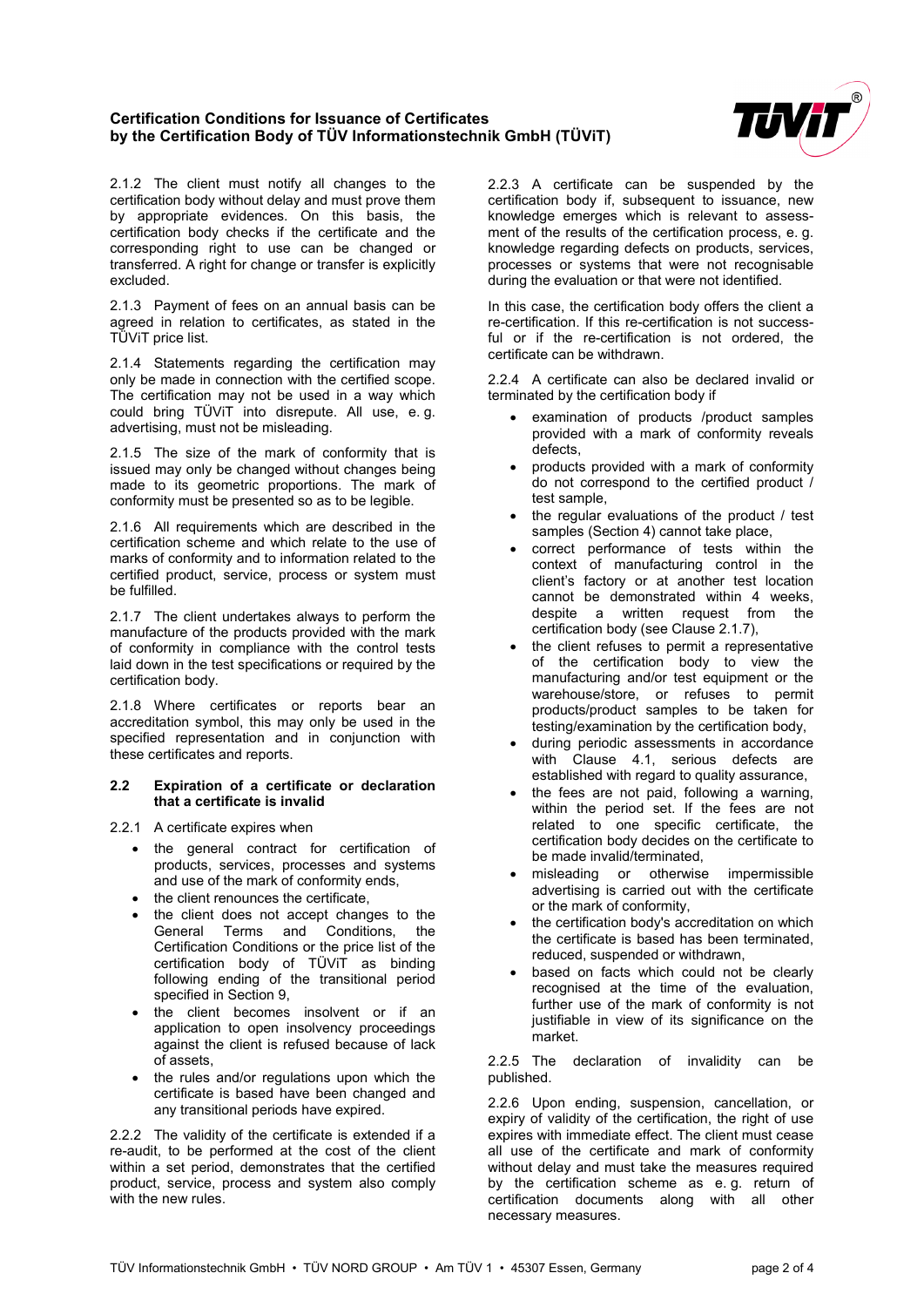

2.2.7 The client undertakes no longer to use a suspended certificate until a final decision has been made by the certification body. This means that during the period of suspension, no misleading statements may be made with regard to the certification status of the products, services, processes or systems and no reference to the certification may be made on the product or in descriptions of products, services, processes or systems.

2.2.8 The certification body offers the client the possibility of re-certification in good time before expiry of the validity of the certificate.

#### **2.3 Sale of products bearing the mark of conformity following expiry of validity of the certificate (permission to sell).**

2.3.1 Following expiry of the validity of a certificate, permission can be given for further sale of the existing stock of ready-to-use products, however at the longest for 12 months.

2.3.2 Existing stocks of finished products which bear a mark of conformity must be communicated to the certification body upon request, accompanied by a sworn declaration (affidavit), which is suitable for use before the courts.

2.3.3 The General Terms and Conditions, the Certification Conditions and the price list shall remain valid for the duration of the permission to sell.

2.3.4 If permission to sell is not granted or is subsequently withdrawn, the client has the obligation to remove the mark of conformity from all products of the type in question or to destroy the products, and to make it possible for the certification body to perform a corresponding re-evaluation. In particular cases, the certification body can require a recall.

#### **3 Particular obligations of the client and the certification body**

3.1 The client has the obligation to fulfil all the certification requirements at all times. This particularly includes the obligation to ensure that the certified product, service, process and system fulfil the certified requirements during the period of validity of the certificate.

3.2 The client has the obligation to communicate all intended changes to the certified product, service, process or system or its proper environment of use to the certification body. The client also has the obligation to communicate any facts that could justify doubt as to the validity of the certificate. The certification body will then decide regarding the continued validity of the certificate and if appropriate on any necessary actions. The certification body can make maintenance of the certificate dependent on evidence from the manufacturer regarding adherence to the rules and regulations upon which the certification is based or on an additional test or evaluation.

3.3 The client must inform the certification body immediately of any changes which could limit his ability to fulfil the certification requirements. Examples for changes can be, for example, changes in

- legal, commercial or organisational status or ownership;
- organisation and company management (e. g. key positions, decision making processes or technical personnel);
- changes to the product or to its manufacturing method, to the service, to the process or to the system;
- contact addresses, production and operating sites;
- major changes to the quality management system.

3.4 The certification body shall inform the client of changes to the certification scheme which affect him or her. Necessary changes must be implemented by the client, and the certification body must then be informed accordingly. The certification body verifies implementation of the changes.

3.5 Certification documents may only be placed at the disposal of third parties, and/or reproduced, in their entirety or in the form that is specified in the certification scheme.

3.6 The client must make all necessary arrangements for the investigation of complaints. In particular, he must keep records of all complaints which become known to him in relation to adherence to the certification requirements and must place these records at the disposal of the certification body upon request. In particular, he must take suitable measures in relation to such complaints and to defects that have been discovered in products, services, processes or systems and that influence fulfilment of the certification requirements. The measures taken must also be documented.

3.7 The client undertakes to inform the certification body of any serious complaints from customers without delay.

3.8 The client is obliged to introduce any corrective actions which become necessary based on these complaints without delay and to document them. The certification body must also be informed of such cases (complaints and corrective actions) without delay in order to assess any possible retroactive effects on the certification statement.

3.9 The client has the obligation to inform the certification body immediately of any damages caused by evaluated products, services, processes and systems.

3.10 The client must make all necessary arrangements for participation of observers, if appropriate.

3.11 Within the framework of maintenance of the accreditation of the certification body, the client declares himself/herself ready to accept that a witness audit (participation of the accreditor in a recertification or surveillance audit) may take place in